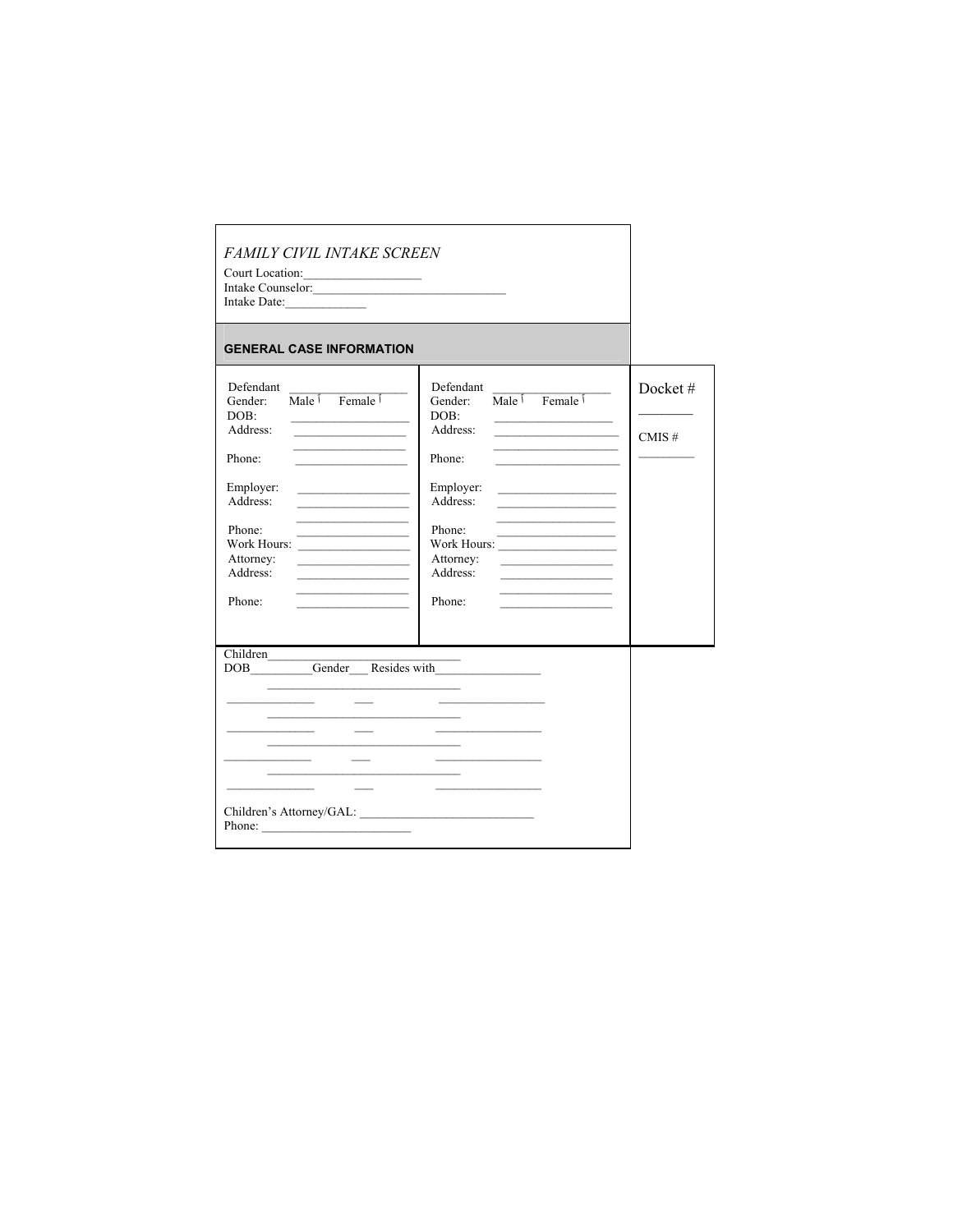| Plaintiff attended/completed Parenting Education Program:<br>N Y Date completed Waived                   | Appendix<br>A- Family<br>Civil |  |  |  |  |  |  |  |
|----------------------------------------------------------------------------------------------------------|--------------------------------|--|--|--|--|--|--|--|
| Defendant attended/completed Parenting Education Program:                                                | Intake                         |  |  |  |  |  |  |  |
| N Y Date completed Waived                                                                                | Screen                         |  |  |  |  |  |  |  |
| Who presently has legal custody of the child (ren)?                                                      |                                |  |  |  |  |  |  |  |
| Father Mother<br>Joint No Arrangement<br>Other                                                           |                                |  |  |  |  |  |  |  |
| Who presently has physical custody of the child (ren)?<br>Mother Joint No Arrangement<br>Father<br>Other |                                |  |  |  |  |  |  |  |
| What is the current parenting plan/access schedule?                                                      |                                |  |  |  |  |  |  |  |
| How long have these arrangements been in place?                                                          |                                |  |  |  |  |  |  |  |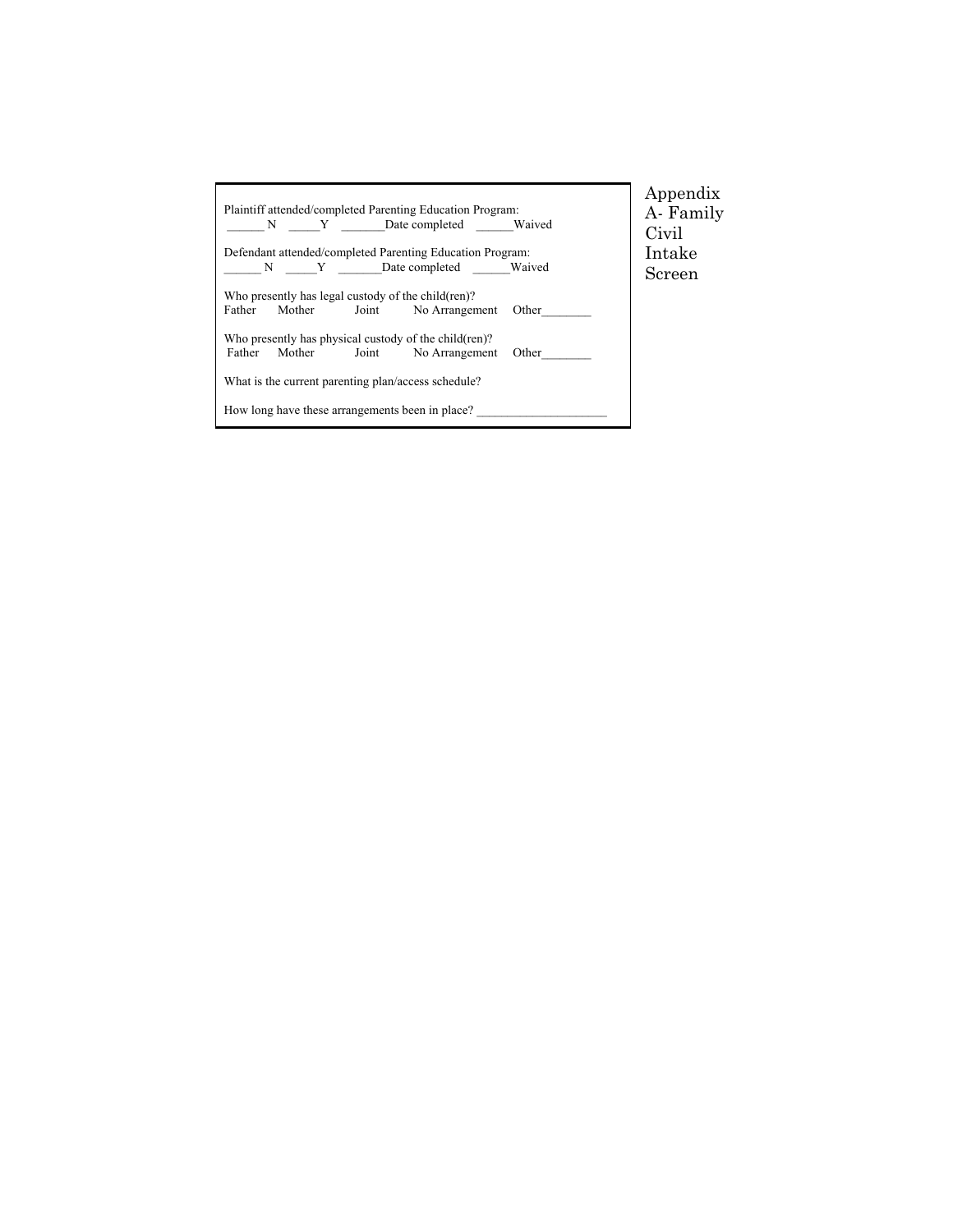|                         | Supervisor Assignment Information                                                                                                                                                                                                                                                                                                                                                                                                                                                                                           |             |
|-------------------------|-----------------------------------------------------------------------------------------------------------------------------------------------------------------------------------------------------------------------------------------------------------------------------------------------------------------------------------------------------------------------------------------------------------------------------------------------------------------------------------------------------------------------------|-------------|
|                         | Referred for: o Mediation o Conflict Resolution Conference<br>o Issue Focused Evaluation o Comprehensive Evaluation<br>Assigned to:<br>Date Assigned:                                                                                                                                                                                                                                                                                                                                                                       |             |
|                         | <b>Additional Referral Information</b><br>* Copies of this page and first page are to be retained in the case file.<br>* If this screen is being completed in the automated format most of the information on this page will<br>auto-filled from information that will be entered in the screen that follows. When the screen is<br>complete return to this page and review for accuracy<br>* If the screen is being completed on paper, skip this section and return to it at the end<br><b>Family Violence Screening:</b> |             |
| Prior<br>Arrests:       | o No o Yes<br>Comments:                                                                                                                                                                                                                                                                                                                                                                                                                                                                                                     |             |
| PO/RO in<br>effect:     | o Yes<br>o No<br>Comments:                                                                                                                                                                                                                                                                                                                                                                                                                                                                                                  |             |
| <b>Referral Status:</b> |                                                                                                                                                                                                                                                                                                                                                                                                                                                                                                                             |             |
| Source of<br>Referral:  | o Court<br>o Self                                                                                                                                                                                                                                                                                                                                                                                                                                                                                                           |             |
| Case status:            | o Pendente Lite o Pre Judgment o Post Judgment                                                                                                                                                                                                                                                                                                                                                                                                                                                                              |             |
| Type of<br>Case:        | o Dissolution o Unmarried                                                                                                                                                                                                                                                                                                                                                                                                                                                                                                   | o TRO       |
| Issues<br>Referred:     | o Custody o Out of State<br>o Reconciliation<br>o Access                                                                                                                                                                                                                                                                                                                                                                                                                                                                    | o Financial |
| Forms                   | Distributed: 0 Brochure o Questionnaire o Release of Info                                                                                                                                                                                                                                                                                                                                                                                                                                                                   |             |
|                         | Previous Referrals to FRO for services (dates): ________________________________                                                                                                                                                                                                                                                                                                                                                                                                                                            |             |
|                         | <b>ADDITIONAL PERTINENT INFORMATION</b>                                                                                                                                                                                                                                                                                                                                                                                                                                                                                     |             |
|                         |                                                                                                                                                                                                                                                                                                                                                                                                                                                                                                                             |             |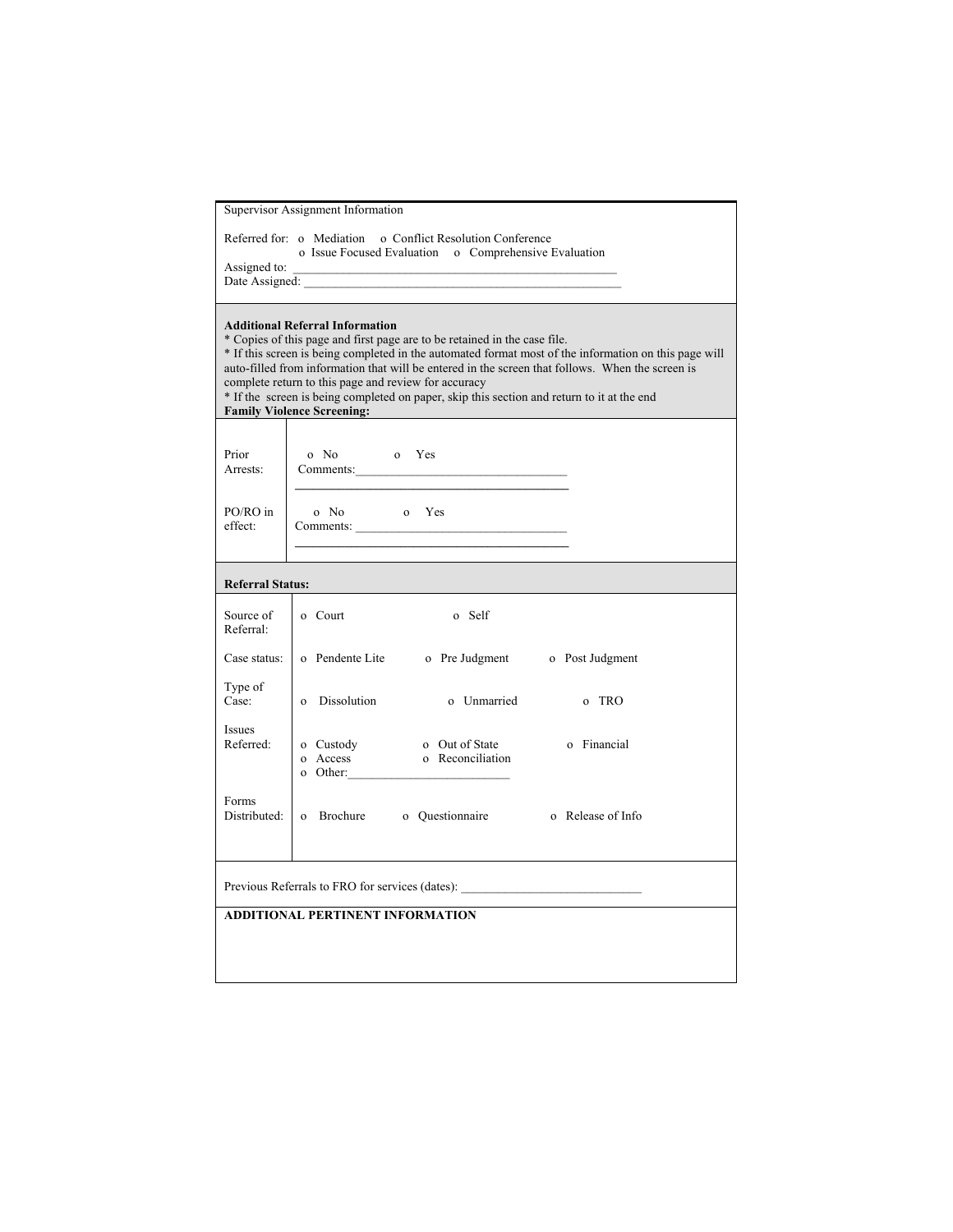| <b>Level of Conflict:</b>                                                                                                     |              |                                                                 |                                                                                     |  |                                                                    |  |                                           |                                             |  |
|-------------------------------------------------------------------------------------------------------------------------------|--------------|-----------------------------------------------------------------|-------------------------------------------------------------------------------------|--|--------------------------------------------------------------------|--|-------------------------------------------|---------------------------------------------|--|
| Which of the following<br>best describes your<br>relationship with your<br>child(ren)'s other<br>parent?                      |              | $\mathbf{o}$<br>Divorcing/<br>separating<br>and<br>living apart | 0000<br>$\mathbf{o}$<br>Divorcing/<br>separating<br>but still<br>living<br>together |  | $\Omega$<br>Already<br>Divorced                                    |  | Never Married<br>Used to live<br>together | Never<br>Married<br>Never lived<br>together |  |
|                                                                                                                               |              | LOW                                                             | LOW                                                                                 |  | <b>MODERATE</b>                                                    |  | <b>MODERATE</b>                           | <b>HIGH</b>                                 |  |
| How many times have<br>you utilized Court<br>interventions to deal<br>with child related<br>disagreements                     |              | $\Omega$<br>No prior times; this is<br>the first referral       | $\Omega$<br>Two or three times                                                      |  |                                                                    |  | $\Omega$<br>Four or more times            |                                             |  |
| between yourself and<br>your child(ren)'s other<br>parent?                                                                    |              | LOW                                                             |                                                                                     |  | <b>ODERATE</b>                                                     |  | <b>HIGH</b>                               |                                             |  |
| At what stages of the<br>Court process have you<br>returned to Court with<br>disputes about your<br>parenting<br>arrangement? |              | $\mathbf{o}$<br>No prior<br>Court<br>services                   | $\mathbf{o}$<br>Pendente<br>Lite/Pre-<br>Judgment                                   |  | $\mathbf{o}$<br>Post Judgment                                      |  | $\mathbf{o}$<br>Judgment                  | Pendente Lite/Pre-<br>Judgment and Post     |  |
|                                                                                                                               |              | LOW                                                             | LOW                                                                                 |  | <b>LOW/MODERATE</b>                                                |  | <b>HIGH</b>                               |                                             |  |
| Which of the following<br>Court processes usually<br>resolved your prior<br>parenting disputes?                               |              | $\mathbf{o}$<br>No Prior<br>Court<br>Service                    | $\mathbf{o}$<br>Negotiation                                                         |  | $\mathbf{o}$<br>Mediation/<br>Conflict<br>Resolution<br>Conference |  | $\mathbf{o}$<br>Evaluation                | $\mathbf{o}$<br>Trial/<br>Hearing           |  |
|                                                                                                                               |              | LOW                                                             | LOW                                                                                 |  | LOW                                                                |  | <b>MODERATE</b>                           | <b>HIGH</b>                                 |  |
| <b>Current</b><br>level of<br>Conflict                                                                                        | $\mathbf{o}$ | <b>LOW TO MODERATE</b>                                          | $\mathbf{o}$                                                                        |  | <b>MODERATE TO HIGH</b>                                            |  | $\Omega$<br><b>HIGH</b>                   |                                             |  |

**Ability to Cooperate/Communicate:**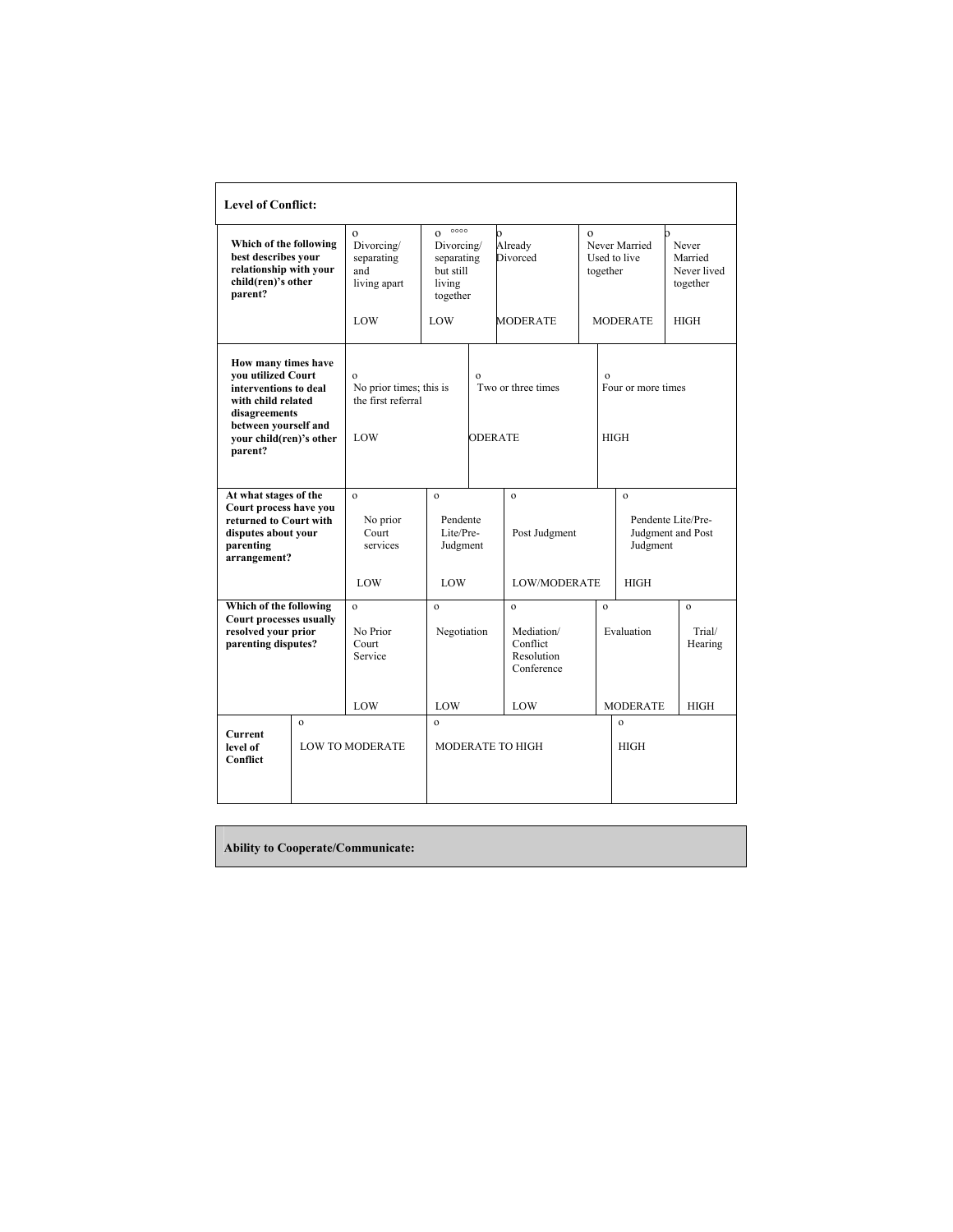| How well do<br>you and your<br>child(ren)'s<br>other parent<br>cooperate and<br>communicate<br>over your                                      | $\circ$<br>We<br>generally<br>cooperate<br>well<br><b>POSITIVE</b>                                                                                                                                            | $\circ$<br>We<br>cooperate<br>some of the<br>time                                                                                                                             | $\circ$<br>We do not<br>cooperate<br>well<br>LIMITED                                                                                                                                                                                                                      | $\circ$<br>almost                           | Cooperation is<br>No Contact<br>or<br>impossible<br>cooperation<br>is possible<br><b>LIMITED TO</b><br><b>NONE</b><br><b>NO ABILITY</b>                                                                                                  |                 |
|-----------------------------------------------------------------------------------------------------------------------------------------------|---------------------------------------------------------------------------------------------------------------------------------------------------------------------------------------------------------------|-------------------------------------------------------------------------------------------------------------------------------------------------------------------------------|---------------------------------------------------------------------------------------------------------------------------------------------------------------------------------------------------------------------------------------------------------------------------|---------------------------------------------|------------------------------------------------------------------------------------------------------------------------------------------------------------------------------------------------------------------------------------------|-----------------|
| child(ren)                                                                                                                                    |                                                                                                                                                                                                               | <b>POSITIVE</b>                                                                                                                                                               |                                                                                                                                                                                                                                                                           |                                             |                                                                                                                                                                                                                                          |                 |
| <b>How were your</b><br>present<br>custody and<br>access<br>/visitation<br>arrangements<br>made?                                              | $\Omega$<br>A mutual<br>decision<br>was made<br>together by<br>you and the<br>child(ren)'s<br>other parent<br><b>POSITIVE</b>                                                                                 | $\Omega$<br>A decision<br>was made<br>with the<br>help of a<br>counselor,<br>attorney, or<br>mediator/ne<br>gotiator<br><b>LIMITED</b>                                        | $\circ$<br>A decision<br>was made by<br>someone in<br>authority like<br>a judge or<br>after an<br>evaluation<br><b>LIMITED TO</b><br>NO<br><b>ABILITY</b>                                                                                                                 | $\circ$                                     | The arrangements were made<br>by you without discussing it<br>with anyone<br><b>NONE</b>                                                                                                                                                 |                 |
|                                                                                                                                               |                                                                                                                                                                                                               |                                                                                                                                                                               |                                                                                                                                                                                                                                                                           |                                             |                                                                                                                                                                                                                                          | $\circ$         |
| <b>How important</b><br>is the other<br>parent to the<br>welfare of your<br>child(ren)?<br>Overall level of<br>communication<br>/ cooperation | $\Omega$<br>Very<br>important<br>(has many<br>valuable<br>things to<br>offer as a<br>parent)<br><b>POSITIVE</b><br>$\Omega$<br>Parties<br>communica<br>te and<br>consider<br>the other<br>parent's<br>opinion | $\Omega$<br>Important<br>(has some<br>valuable<br>things to<br>offer as a<br>parent)<br><b>POSITIVE</b><br>$\circ$<br>Minimal<br>communicat<br>ion,<br>passive<br>cooperation | $\Omega$<br>Somewhat<br>Important(so<br>me value but<br>some<br>problems/<br>limitations as<br>a parent)<br>LIMITED<br>$\Omega$<br>Communication tends to<br>be conflicted or done so in<br>a challenging manner;<br>reliance on others for<br>direction<br>LIMITED TO NO | $\Omega$<br>offer:<br>problems/<br>deficits | Not important<br>Very<br>(has little to<br>Unimportant<br>(has nothing<br>$\mathsf{to}$<br>offer as a<br>as a parent)<br>parent)<br><b>LIMITED TO</b><br><b>NO ABILITY</b><br><b>NONE</b><br>$\circ$<br>No<br>Communication,<br>Avoidant |                 |
|                                                                                                                                               | <b>POSITIVE</b>                                                                                                                                                                                               | <b>LIMITED</b>                                                                                                                                                                | <b>ABILITY</b>                                                                                                                                                                                                                                                            |                                             | <b>NONE</b>                                                                                                                                                                                                                              |                 |
| <b>Complexity of Issues:</b>                                                                                                                  |                                                                                                                                                                                                               |                                                                                                                                                                               |                                                                                                                                                                                                                                                                           |                                             |                                                                                                                                                                                                                                          |                 |
| What do you                                                                                                                                   | $\circ$                                                                                                                                                                                                       | Relocation of one parent                                                                                                                                                      |                                                                                                                                                                                                                                                                           |                                             |                                                                                                                                                                                                                                          | <b>HIGH</b>     |
| believe are                                                                                                                                   |                                                                                                                                                                                                               |                                                                                                                                                                               |                                                                                                                                                                                                                                                                           |                                             |                                                                                                                                                                                                                                          |                 |
| the issues<br>currently in                                                                                                                    | $\circ$<br>children                                                                                                                                                                                           |                                                                                                                                                                               | Medical, educational and religious decisions for your                                                                                                                                                                                                                     |                                             |                                                                                                                                                                                                                                          | HIGH            |
| dispute<br>between you                                                                                                                        | $\circ$<br>members                                                                                                                                                                                            |                                                                                                                                                                               | Threatening or violent behavior between other family                                                                                                                                                                                                                      |                                             |                                                                                                                                                                                                                                          | <b>HIGH</b>     |
| and your<br>child(ren)'s                                                                                                                      | $\circ$                                                                                                                                                                                                       |                                                                                                                                                                               | Time sharing and holiday schedules (access issues) and/or<br>arrangements for picking up/ exchanging children                                                                                                                                                             |                                             |                                                                                                                                                                                                                                          | <b>MODERATE</b> |
| other parent?                                                                                                                                 | $\circ$<br>family home)                                                                                                                                                                                       |                                                                                                                                                                               | Financial issues (child support/alimony, maintaining the                                                                                                                                                                                                                  |                                             |                                                                                                                                                                                                                                          | <b>MODERATE</b> |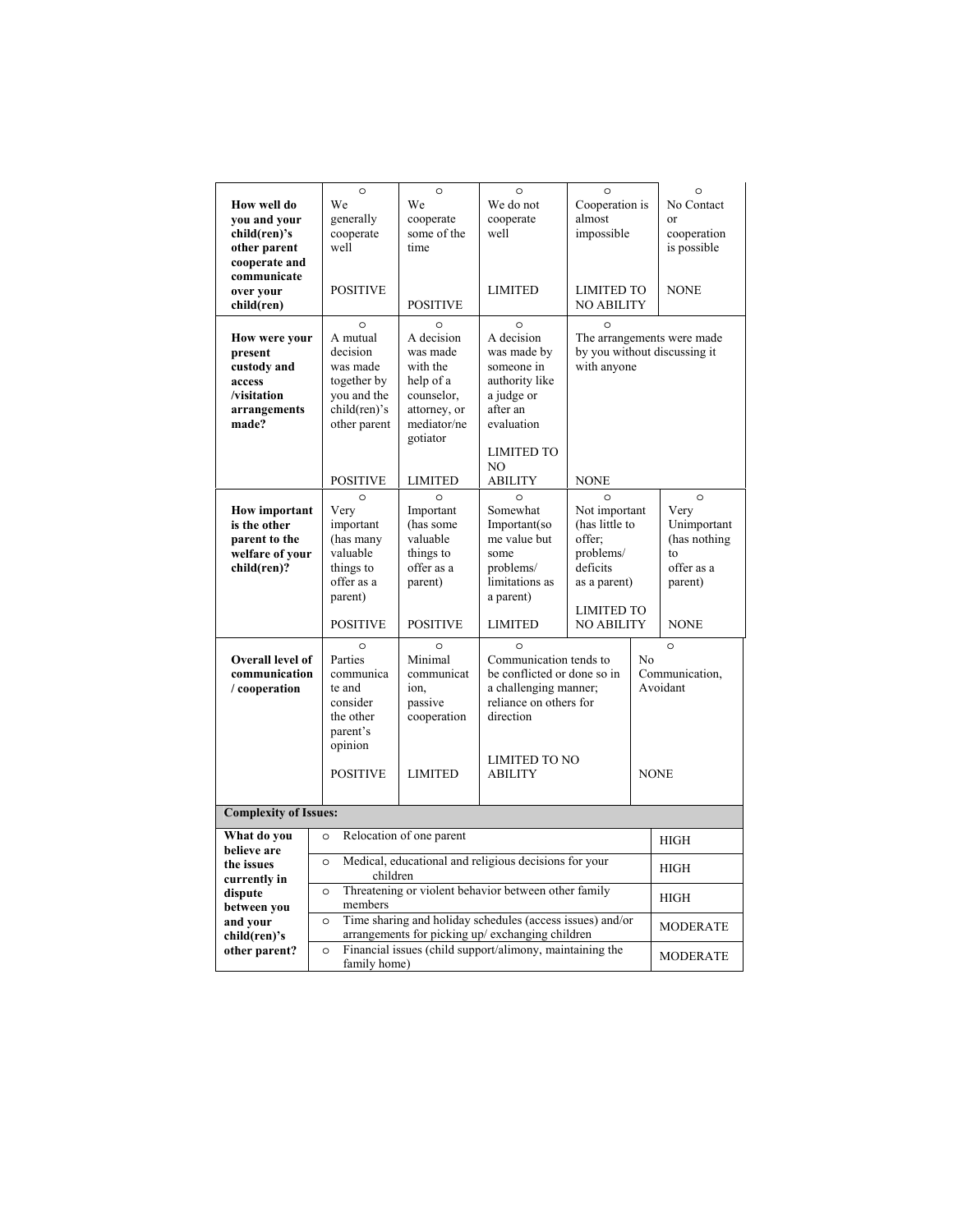|                                                                                                                                                                                                                                                | $\circ$                                                                                                                                      | you to the child(ren)                                                                                                                                                       |                                                                                                                                                                                                                                                  | Other parent and friends/family speaking negatively about                                                                                                                                                        |                                                    | LOW                                                               |                                           |
|------------------------------------------------------------------------------------------------------------------------------------------------------------------------------------------------------------------------------------------------|----------------------------------------------------------------------------------------------------------------------------------------------|-----------------------------------------------------------------------------------------------------------------------------------------------------------------------------|--------------------------------------------------------------------------------------------------------------------------------------------------------------------------------------------------------------------------------------------------|------------------------------------------------------------------------------------------------------------------------------------------------------------------------------------------------------------------|----------------------------------------------------|-------------------------------------------------------------------|-------------------------------------------|
|                                                                                                                                                                                                                                                | $\circ$                                                                                                                                      |                                                                                                                                                                             | Appropriate daily care and discipline of your child(ren)                                                                                                                                                                                         |                                                                                                                                                                                                                  |                                                    | LOW                                                               |                                           |
|                                                                                                                                                                                                                                                | $\circ$                                                                                                                                      | Other:                                                                                                                                                                      |                                                                                                                                                                                                                                                  |                                                                                                                                                                                                                  |                                                    | Counselor                                                         | needs to rate:                            |
| <b>Child Abuse/Neglect</b>                                                                                                                                                                                                                     |                                                                                                                                              | $\mathbf{o}$<br>Past only;<br>No current<br>allegations;<br>one parent                                                                                                      | $\mathbf{o}$<br>Current allegation;<br>behavior not<br>denied; currently in<br>treatment or                                                                                                                                                      | $\mathbf{o}$<br>Current allegation;<br>minimizes<br>behavior; may or<br>may not be in                                                                                                                            | $\mathbf{o}$<br>Child<br>abuse<br>issue<br>totally |                                                                   | o Not<br>an<br>issue                      |
| Concerns of:<br>o Physically hurting the<br>child(ren)<br>o Emotional abusing<br>your children<br>o Neglecting to feed,<br>supervise, etc. the<br>child(ren)<br>o Driving unsafely with<br>the child(ren) in the car<br>o Exposing children to |                                                                                                                                              | may have<br>underlying<br>concern that<br>abuse/neglec<br>t may<br>reoccur in<br>the future                                                                                 | recently<br>completed;<br>recognition that<br>behaviors have<br>impacted<br>relationship with<br>child(ren); no<br>agreement on how<br>this should impact<br>parenting plan                                                                      | treatment:<br>ambivalent about<br>if/how behavior<br>impacts<br>relationship with<br>child; no<br>agreement on how<br>this should impact<br>parenting plan                                                       |                                                    | denied by<br>one party                                            |                                           |
| dangerous/criminal<br>behavior<br>o Parent is engaging in<br>sexually inappropriate<br>behavior                                                                                                                                                |                                                                                                                                              | LOW                                                                                                                                                                         | <b>MODERATE</b>                                                                                                                                                                                                                                  | MODERATE/<br><b>HIGH</b>                                                                                                                                                                                         | <b>HIGH</b>                                        |                                                                   |                                           |
| <b>Substance abuse</b>                                                                                                                                                                                                                         | $\mathbf{o}$                                                                                                                                 |                                                                                                                                                                             | $\mathbf{o}$                                                                                                                                                                                                                                     | $\mathbf{o}$                                                                                                                                                                                                     | $\mathbf{o}$                                       |                                                                   | $\mathbf{o}$                              |
| Concerns of:<br>o Drinking too<br>much<br>o Using illegal<br>drugs<br>o Abusing<br>prescription meds                                                                                                                                           | Past only;<br>Agreement that there<br>is no current use;<br>one parent may have<br>underlying concern<br>that substance abuse<br>may reoccur |                                                                                                                                                                             | Currently using, no<br>denial of use;<br>currently in<br>treatment/or<br>recently<br>completed;<br>agreement that use<br>has impact on<br>ability to parent; no<br>agreement on how<br>this should impact<br>parenting plan                      | Currently using, no<br>denial of use; may<br>or may not be in<br>treatment;<br>ambivalent about<br>how use impacts<br>parenting ability;<br>no agreement on<br>how this should<br>impact parenting<br>plan       | use                                                | Substance<br>totally<br>denied by<br>one party                    | Not an<br>issue                           |
|                                                                                                                                                                                                                                                | LOW                                                                                                                                          |                                                                                                                                                                             | <b>MODERATE</b>                                                                                                                                                                                                                                  | MODERATE/<br><b>HIGH</b>                                                                                                                                                                                         | <b>HIGH</b>                                        |                                                                   |                                           |
| <b>Mental Health</b><br>Concerns of:<br>o Being<br>mentally or<br>emotionally<br>unstable<br>o Depression<br>o Personality<br>Disorder                                                                                                         | $\mathbf{o}$<br>current                                                                                                                      | Past only;<br>Agreement there is<br>no impact on<br>functioning; one<br>parent may have<br>underlying concern<br>that functioning<br>may be<br>compromised in<br>the future | $\mathbf{o}$<br>Currently an<br>issue, not denied;<br>currently in<br>treatment or<br>recently<br>completed;<br>agreement that<br>issue has impact<br>on ability to<br>parent; no<br>agreement on<br>how this should<br>impact parenting<br>plan | $\mathbf{o}$<br>Currently an<br>issue; may or may<br>not be in<br>treatment;<br>ambivalent about<br>if/how issue<br>impacts parenting<br>ability; no<br>agreement on how<br>this should impact<br>parenting plan | $\mathbf{o}$                                       | Mental<br>Health<br>issue<br>totally<br>denied<br>by one<br>party | $\mathbf{o}$<br><b>Not</b><br>an<br>issue |
|                                                                                                                                                                                                                                                | LOW                                                                                                                                          |                                                                                                                                                                             | <b>MODERATE</b>                                                                                                                                                                                                                                  | MODERATE/<br>HIGH                                                                                                                                                                                                | <b>HIGH</b>                                        |                                                                   |                                           |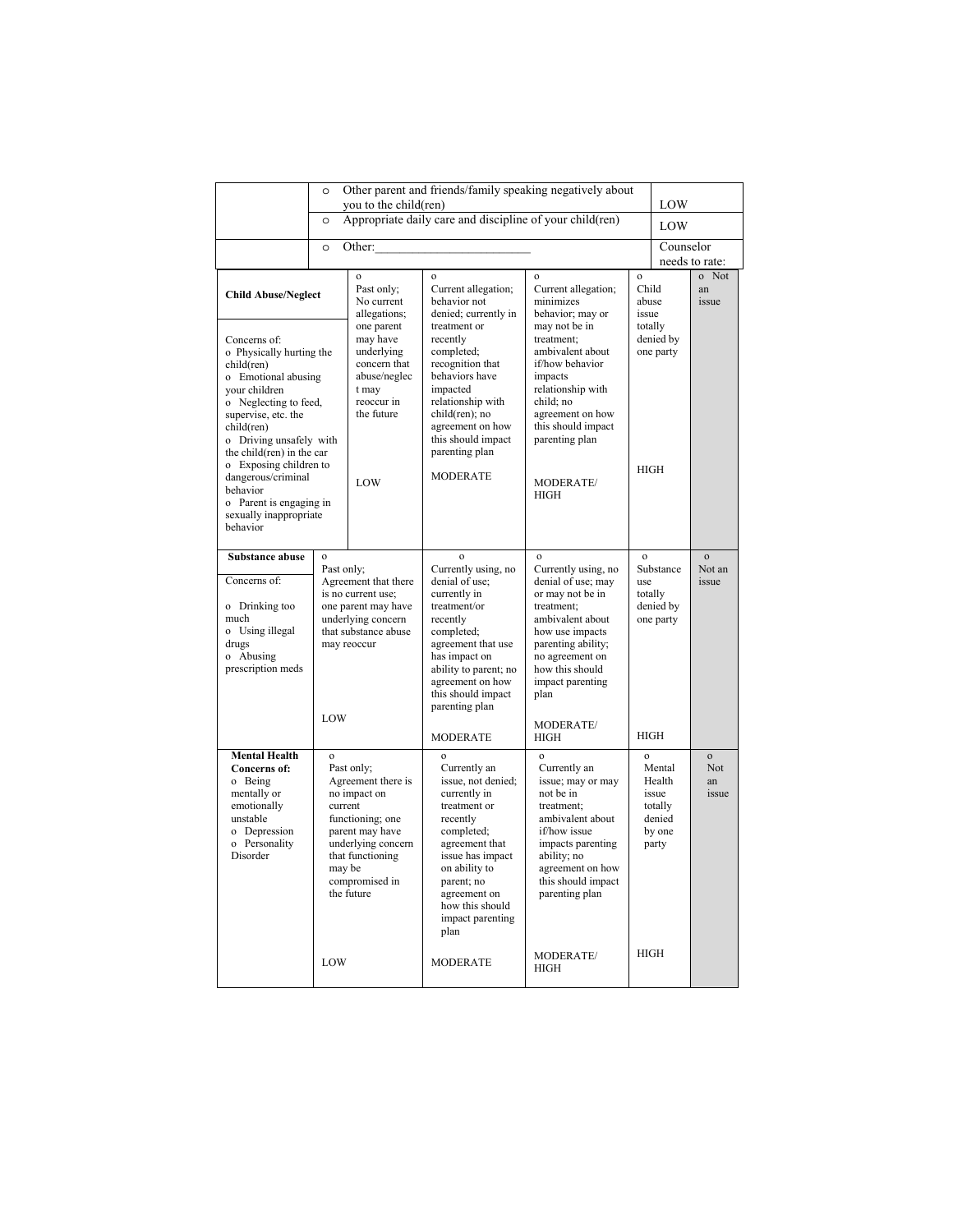| <b>Domestic</b><br><b>Violence</b><br>Concerns of:<br>o Behaving<br>violently<br>towards you<br>o Behaving<br>violently<br>towards their<br>new significant<br>other/spouse<br>o Violence<br>between current<br>and past<br>significant<br>other/spouse<br><b>Issues:</b> |              | $\mathbf{o}$<br>Past only; No<br>current allegations<br>or DV arrests; NO<br>underlying fear of<br>the other parent<br>LOW                                                                    |                                                                                                                                                                                                                                                                                                                              | $\mathbf{o}$<br>Current allegation or<br>DV arrest: behavior<br>not denied; currently<br>in treatment or<br>recently completed;<br>recognition that<br>behaviors have<br>impacted on parenting<br>relationships; no<br>agreement on how<br>this should impact<br>parenting plan<br>Past DV incident(s).<br>However one parent<br>continues to be<br>concerned about<br>interactions<br><b>MODERATE</b><br>Issues Identified: (To be filled out on the automated format only)<br>Rating: | $\mathbf{o}$<br>Current allegation<br>or DV arrest;<br>minimizes<br>behavior; may or<br>may not be in<br>treatment:<br>ambivalent about<br>if/how behavior<br>impacts parenting<br>relationships; no<br>agreement on how<br>this should impact<br>parenting plan<br>Past DV<br>incident(s). One<br>parent continues<br>to be fearful<br>MODERATE/<br><b>HIGH</b> | $\Omega$ | Denial of<br>allegations<br>by one party<br>Past DV<br><i>incident(s).</i><br>One parent<br>continues to<br>be fearful<br><b>HIGH</b>                                   | $\mathbf{o}$<br>Not.<br>an<br>issue |
|---------------------------------------------------------------------------------------------------------------------------------------------------------------------------------------------------------------------------------------------------------------------------|--------------|-----------------------------------------------------------------------------------------------------------------------------------------------------------------------------------------------|------------------------------------------------------------------------------------------------------------------------------------------------------------------------------------------------------------------------------------------------------------------------------------------------------------------------------|-----------------------------------------------------------------------------------------------------------------------------------------------------------------------------------------------------------------------------------------------------------------------------------------------------------------------------------------------------------------------------------------------------------------------------------------------------------------------------------------|------------------------------------------------------------------------------------------------------------------------------------------------------------------------------------------------------------------------------------------------------------------------------------------------------------------------------------------------------------------|----------|-------------------------------------------------------------------------------------------------------------------------------------------------------------------------|-------------------------------------|
| Complexity<br>of Issues                                                                                                                                                                                                                                                   | $\mathbf{o}$ | Parenting time;<br>Primary Residence;<br>No current DV:<br>Mental Health, and<br>Substance abuse<br>issues not present or<br>if so do not impair<br>ability to mediate<br><b>LOW/MODERATE</b> | $\mathbf{o}$<br>Parenting time; Primary<br>residence; DV, Mental<br>Health, Child abuse<br>/neglect, Substance abuse<br>present and not denied;<br>impact of issue on<br>parenting recognized;<br>how issue impacts<br>parenting plan in dispute;<br>current or recently<br>completed treatment a<br>must<br><b>MODERATE</b> |                                                                                                                                                                                                                                                                                                                                                                                                                                                                                         | $\mathbf{o}$<br>Parenting time; Primary<br>residence; DV, Mental<br>Health, Child abuse<br>/neglect, Substance<br>abuse present, parent has<br>ambivalence on if /how<br>this impacts parenting<br>ability;<br>how issue impacts<br>parenting plan in<br>dispute; may or may not<br>be in current treatment.<br>MODERATE/<br><b>HIGH</b>                         |          | $\mathbf{o}$<br>Parenting time;<br>Primary<br>residence; DV,<br>Mental Health.<br>Child abuse<br>/neglect.<br>Substance abuse<br>denied by one<br>parent<br><b>HIGH</b> |                                     |
| <b>Level of Dangerousness</b>                                                                                                                                                                                                                                             |              |                                                                                                                                                                                               |                                                                                                                                                                                                                                                                                                                              |                                                                                                                                                                                                                                                                                                                                                                                                                                                                                         |                                                                                                                                                                                                                                                                                                                                                                  |          |                                                                                                                                                                         |                                     |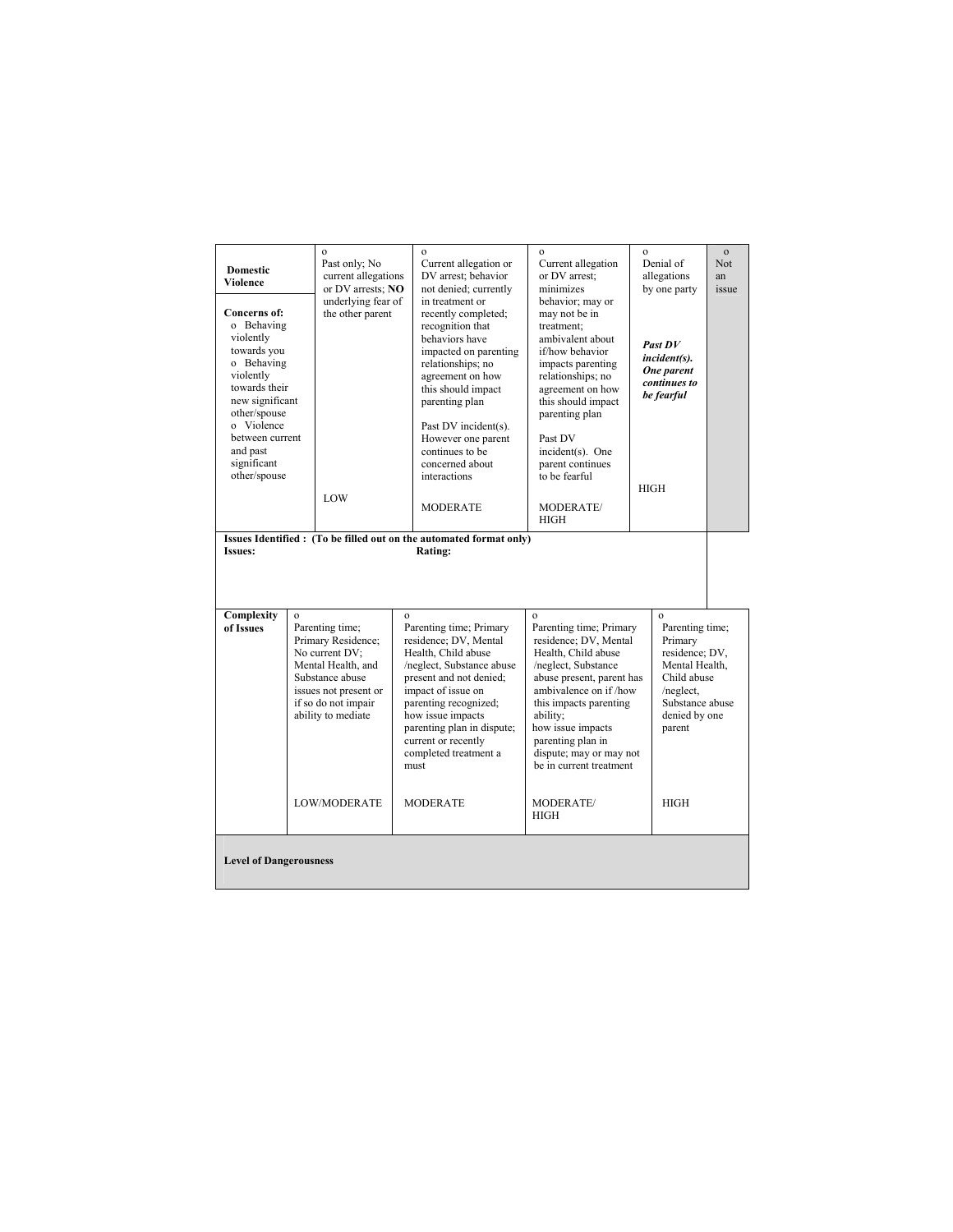| How<br>frightened<br>are you of            | $\circ$<br>Not at all | O<br>Somewhat   | O<br>Very much | $\circ$<br>Very much |
|--------------------------------------------|-----------------------|-----------------|----------------|----------------------|
| your<br>child(ren)'s<br>other<br>parent at | LOW                   | <b>MODERATE</b> | <b>HIGH</b>    | <b>HIGH</b>          |
| this time?                                 |                       |                 |                |                      |

| During your<br>relationship with the<br>child(ren)'s other<br>parent, how often did<br>the following occur:<br>(See Below) | $\circ$<br><b>Occurred</b><br>in the past:<br>(prior to<br>past 12<br>months) | $\Omega$<br>Months: | Occurrences within the past 12                                                          |                                            | Overall | Rating**                                                                            |                         |
|----------------------------------------------------------------------------------------------------------------------------|-------------------------------------------------------------------------------|---------------------|-----------------------------------------------------------------------------------------|--------------------------------------------|---------|-------------------------------------------------------------------------------------|-------------------------|
| Threats to hurt or<br>punish                                                                                               | Low                                                                           | <b>Never</b><br>Low | Once<br>Low                                                                             | <b>Several</b><br><b>Times</b><br>Moderate |         | Frequently<br>Moderate/<br>High                                                     |                         |
| Push, grab, shove,<br>bully                                                                                                | Low                                                                           | Low                 | Low                                                                                     | Moderate                                   |         | High                                                                                |                         |
| Slap, hit, kick, bite,<br>etc.                                                                                             | Low or<br>Mod.                                                                | Low                 | Moderate                                                                                | Moderate/<br>High                          |         | High                                                                                |                         |
| Choke, beat up the<br>other (repeated<br>blows)                                                                            | Mod or<br>High                                                                | Low                 | Moderate/<br>High                                                                       | High                                       |         | High                                                                                |                         |
| Threat of/use of a<br>weapon                                                                                               | Mod. or<br>High                                                               | Low                 | High                                                                                    | High                                       |         | High                                                                                |                         |
| Sexual abuse or<br>rape                                                                                                    | Mod or<br>High                                                                | Low                 | High                                                                                    | High                                       |         | High                                                                                |                         |
|                                                                                                                            |                                                                               |                     | $\circ$<br>Occurred in the past:<br>(prior to past 12 months)<br><b>Ratings if yes:</b> |                                            |         | $\Omega$<br><b>Current – Within</b><br>the past 12 months<br><b>Ratings if yes:</b> | Overall<br>Rating<br>** |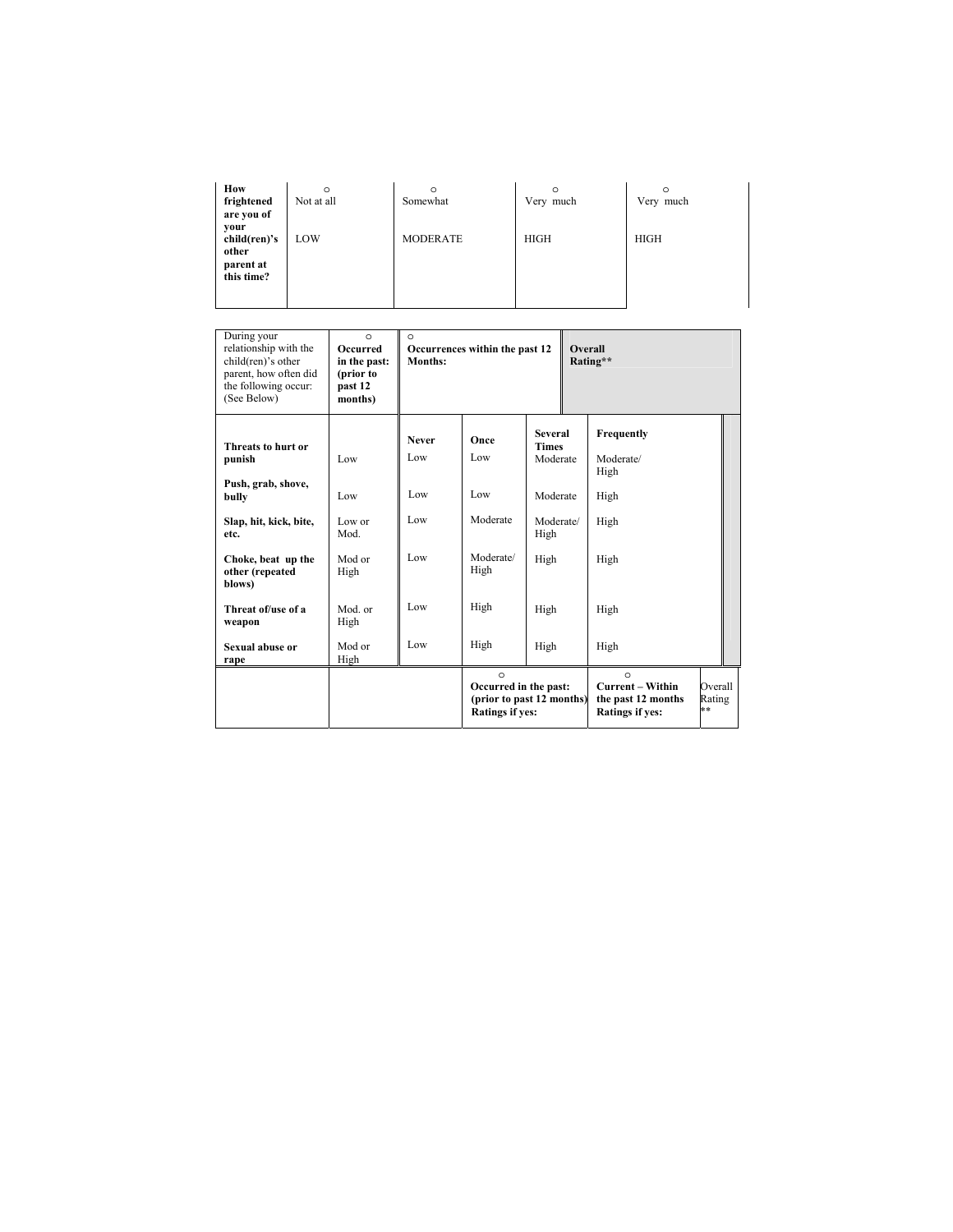| (choose highest rating<br>from above)              |                                                                                                                                     |                             | /HIGH                       |               |                             |  |  |
|----------------------------------------------------|-------------------------------------------------------------------------------------------------------------------------------------|-----------------------------|-----------------------------|---------------|-----------------------------|--|--|
| Level of<br><b>Dangerousness</b>                   | $\Omega$<br>LOW                                                                                                                     | $\Omega$<br><b>MODERATE</b> | $\Omega$<br><b>MODERATE</b> |               | $\mathbf{o}$<br><b>HIGH</b> |  |  |
|                                                    | Has DCF opened a file as<br>a result of allegations of<br>child abuse or neglect<br>against either parent?                          | Low or Moderate             |                             | Moderate/High |                             |  |  |
|                                                    | Have you ever received<br>medical treatment for<br>injuries intentionally<br>caused by the other<br>parent?                         | Moderate or High            |                             | High          |                             |  |  |
| <b>Legal Response To</b><br><b>Family Violence</b> | Has there been an arrest<br>for a violation of a<br>protective order or<br>restraining order?                                       | Low or Moderate             |                             | High          |                             |  |  |
|                                                    | Has there ever been a<br>restraining or protective<br>orders in place between<br>you and the other parent?                          | Low                         |                             | Moderate      |                             |  |  |
|                                                    | Have criminal charges<br>been filed against you or<br>the other parent as a result<br>of alleged violence?<br>(assaultive behavior) | Moderate                    |                             |               | Moderate or High            |  |  |
|                                                    | Have police been called<br>because of allegations of<br>violence or abuse by you<br>or the other parent?                            | Low or Mod.                 |                             | Moderate      |                             |  |  |

## *Service Options/Definitions*

| <b>LEVEL OF</b><br><b>CONFLICT</b>                      | $\Omega$<br><b>LOW TO MODERATE</b>                                                   | $\Omega$<br><b>MODERATE TO</b><br><b>HIGH</b>                                  | <b>MODERATE TO</b><br><b>HIGH</b>                                                                                                                              | $\Omega$<br><b>HIGH</b>                                                 |
|---------------------------------------------------------|--------------------------------------------------------------------------------------|--------------------------------------------------------------------------------|----------------------------------------------------------------------------------------------------------------------------------------------------------------|-------------------------------------------------------------------------|
| <b>LEVEL OF</b><br><b>COMMUNICATION</b><br>/COOPERATION | <b>POSITIVE</b><br>Parents communicate<br>and consider the other<br>parent's opinion | $\Omega$<br><b>LIMITED</b><br>Minimal<br>communication,<br>passive cooperation | <b>LIMITED TO NO</b><br><b>ABILITY</b><br>Communication<br>tends to be<br>conflicted or done<br>so in a challenging<br>manner, rely on<br>others for direction | $\Omega$<br><b>NONE</b><br>No<br>communicat<br>ion,<br>Avoidant<br>None |